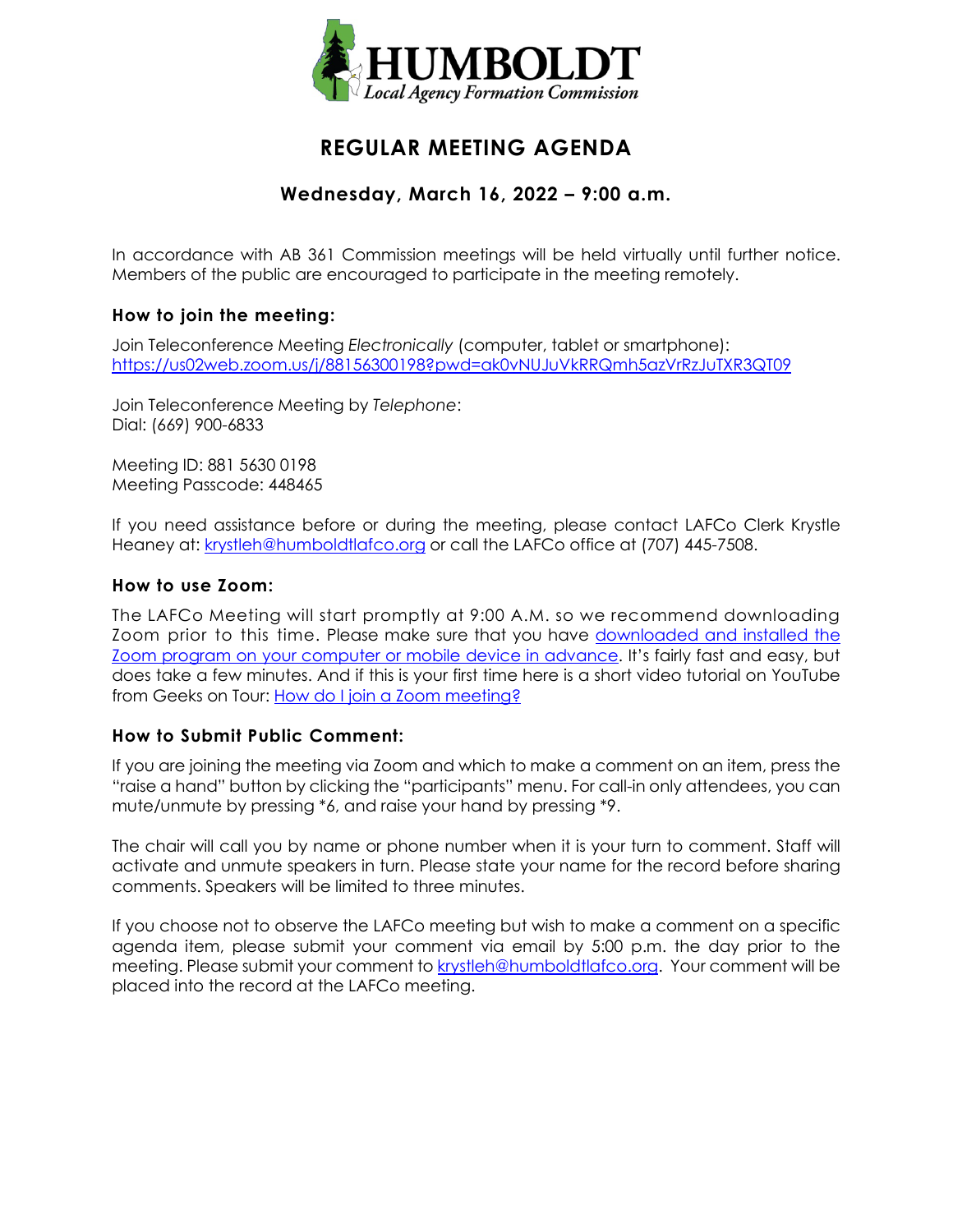

# **REGULAR MEETING AGENDA**

# **Wednesday, March 16, 2022 – 9:00 a.m.**

- **1. CALL TO ORDER**
- **2. FLAG SALUTE**
- **3. ROLL CALL**

## **4. PUBLIC COMMENTS**

Any person may address the Commission concerning a non-agenda item during this time. However, the Commission cannot discuss or take action on a matter not listed on the agenda.

#### **5. CONSENT CALENDAR**

All consent items are considered routine and may be enacted by the Commission under one motion. With concurrence of the Chair, a Commissioner may request that an item be removed for discussion.

## **A) AB 361 for Continued Remote Meetings**

## **B) Approval of January 19, 2022 Regular Meeting Minutes**

## **6. BUSINESS ITEMS**

Business items are for review and possible action by the Commission.

## **A) Professional Services Contracts for Executive Officer and Legal Counsel**

#### **7. PUBLIC HEARING ITEMS**

Any member of the public may address the Commission on scheduled public hearing items. The Chair may regulate the order of such presentations and reserves the right to limit the time allowed for each person to speak.

## **A) Municipal Service Review and Sphere of Influence Update for the Riverside Community Services District**

## **B) Proposed Budget and Work Plan for Fiscal Year 2022-23**

## **8. INFORMATIONAL AND CONTINUING ITEMS**

An applicant or member of the public may provide comments on an item at the discretion of the Chair. General direction to staff for future action may be provided by Commissioners.

## **A) Status of Expiring Commissioner Terms**

- **B) Status of MSR Preparations**
- **C) Status of Current and Future Proposals**